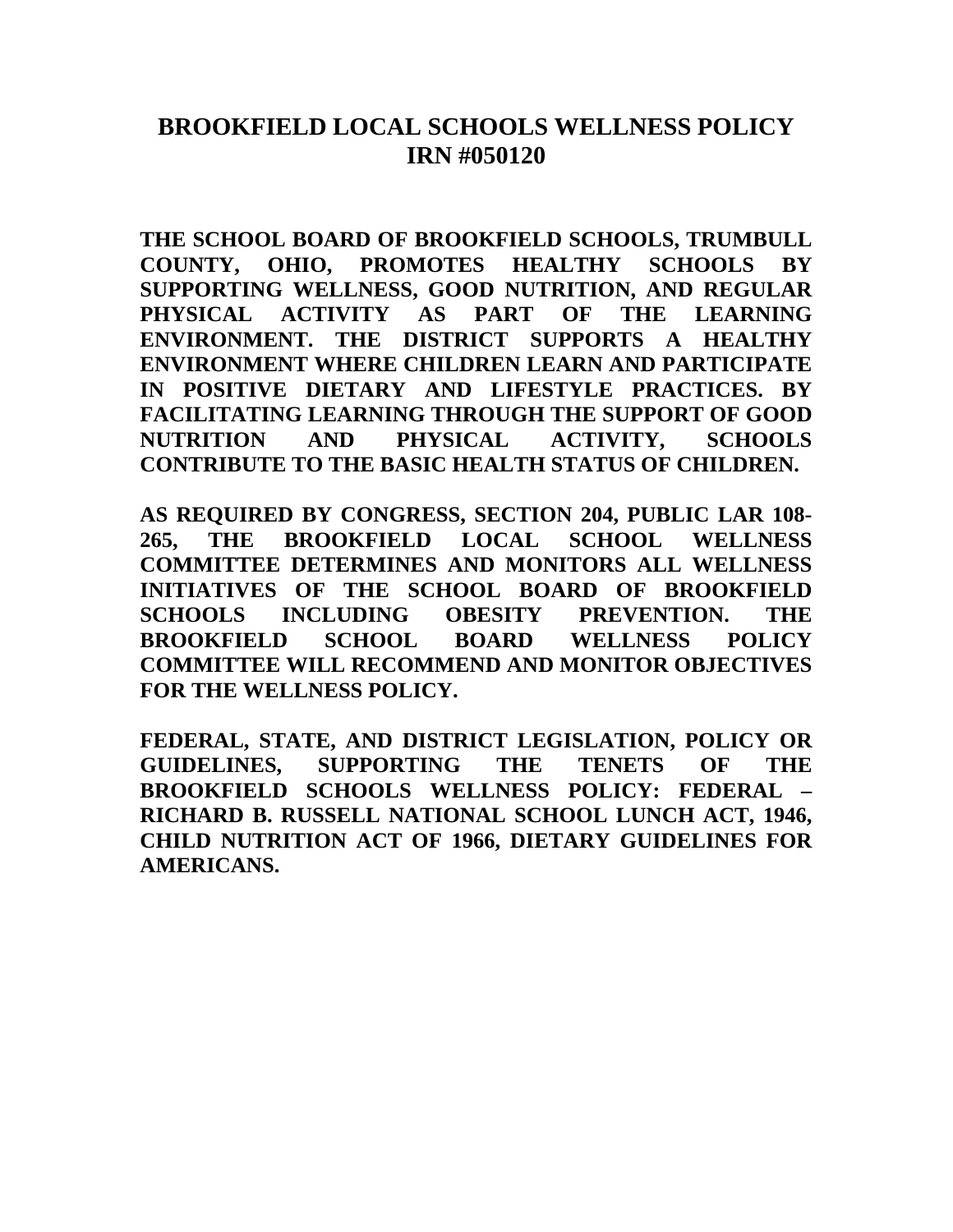#### **GOALS**

#### **1. NUTRITION EDUCATION**

- a. School programs offer students in kindergarten through grade 12 nutrition education that provides the knowledge they need to adopt healthy lifestyles.
- b. Nutrition education is a component in elementary through high school.
- c. The staff responsible for providing school-based nutrition and health education programs is adequately trained.
- d. The school cafeteria serves as a learning laboratory to teach and practice good nutrition.
- e. The District provides nutrition education and encourages healthy eating for families, both within the home and outside. Family members are engaged as a critical part of the team responsible for teaching children about health and nutrition.

### **2. PHYSICAL ACTIVITY AND OTHER SCHOOL BASED ACTIVITIES**

- a. Schools work to provide the opportunity for every student to receive regular, age appropriate, quality physical education.
- b. Schools recommend that students participate in physical activity before, during and after school in accordance with nationally recommended guidelines.
- c. All physical education classes shall be taught by certified physical education teachers and be designed to build interest and proficiency in skills, knowledge, and attitudes essential to a life-long, physically active lifestyle.
- d. The physical education curriculum shall be coordinated with the health education curriculum.
- e. Physical education should provide safe and satisfying physical activity for all students including those with special needs.
- f. Elementary schools will provide at least 15 minutes of daily recess on days that they do not have physical education.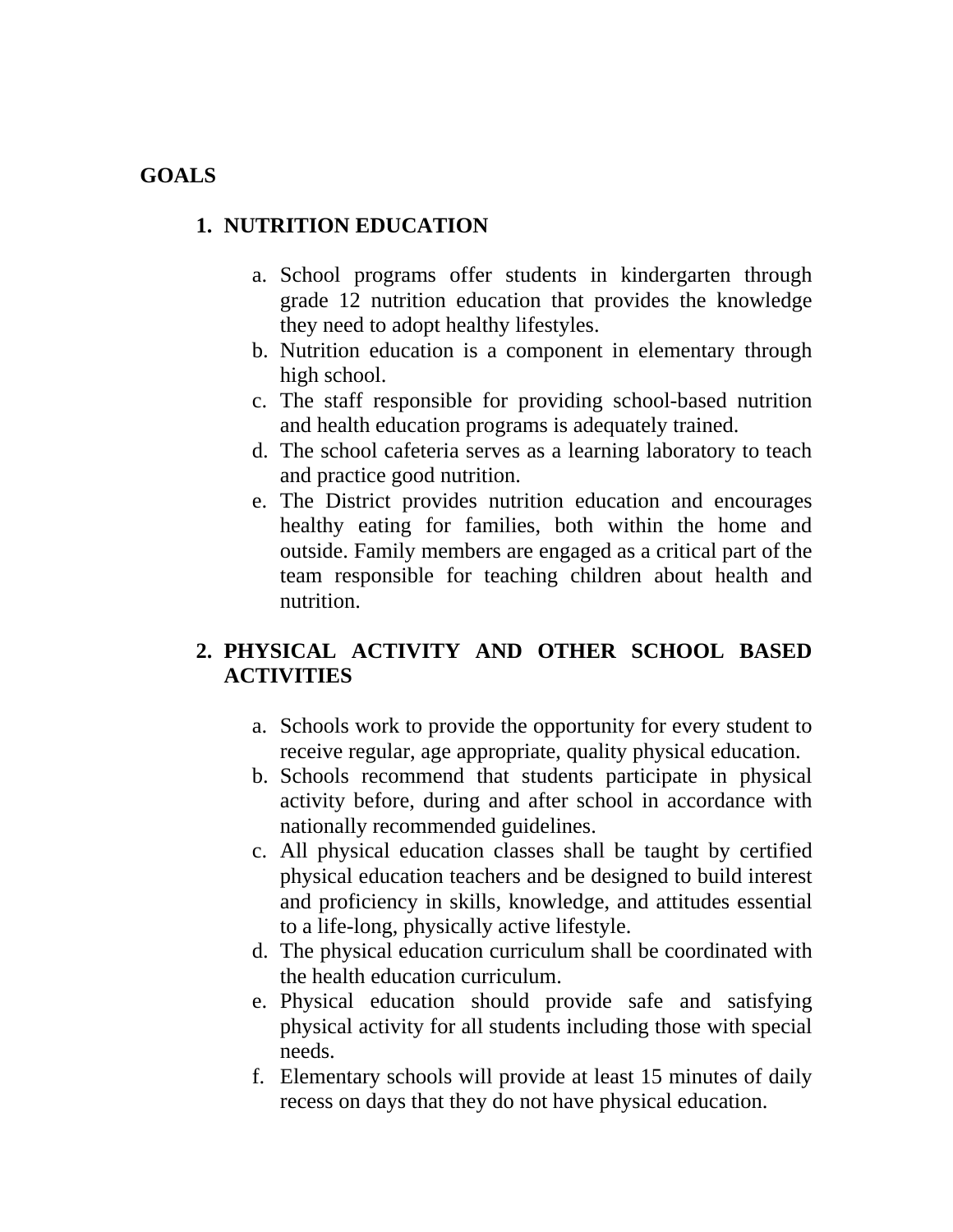- g. Schools shall not use participation or non-participation in physical education class or recess as a way to punish or discipline students.
- h. Schools shall give parents information to help them promote and incorporate physical activity and healthy eating into their children's lives.

#### **GUIDELINES**

#### **1. ALL FOOD SERVED ON SCHOOL PROPERY WILL BE WITH THE INTENT OF PROMOTING STUDENT HEALTH AND REDUCING CHILDHOOD OBESITY**

- a. Food and beverages offered over the course of the school week as part of the National School Lunch and Breakfast Programs are nutrient dense, including whole grain products and fiber rich fruits and vegetables to provide students a variety of choices to maintain a balanced diet.
	- 1. A variety of nutrient dense foods are offered to students at each meal always including low fat milk, fruits/vegetables, meat/meat alternates and grains.
	- 2. Food and beverages served during the school day include a variety of healthy choices that are of excellent quality, appealing to the students and served at the proper temperature.
	- 3. Foods and beverages available during the school day should minimize the use of trans fats and saturated fats, sodium and sugar as defined by the Dietary Guidelines for Americans.
	- 4. Salads are available daily.
	- 5. Fruit is available at each meal
	- 6. Food and Nutrition Services will encourage whole grain breads and cereals.
	- 7. Food and Nutrition Services will offer low fat milks
	- 8. At a minimum, foods served as part of a school lunch or breakfast will meet the Dietary Guidelines for Americans.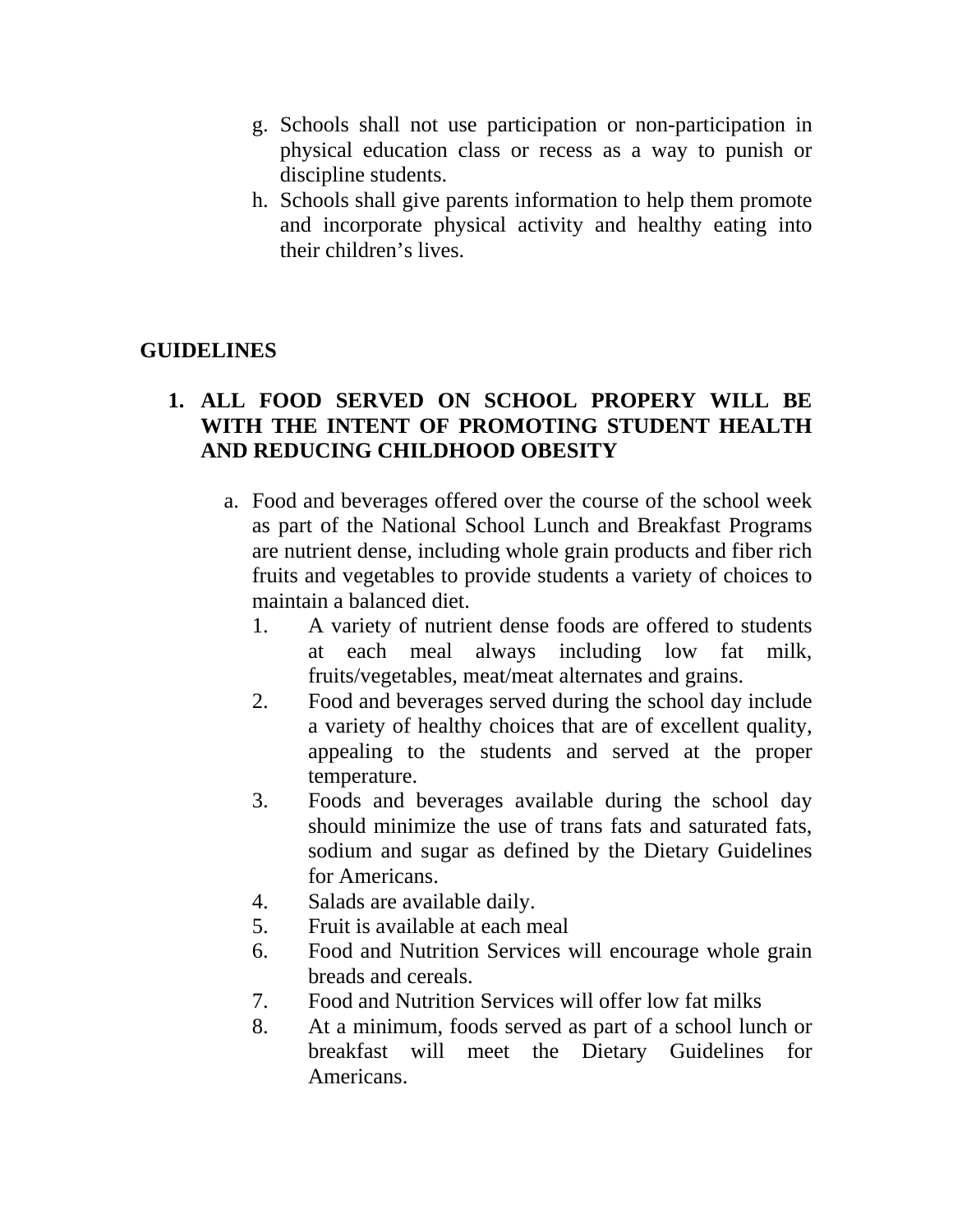- b. If an ala-carte, vending or other food sales are available they should include a variety of choices of nutritious foods, such as fruits, vegetables, low fat dairy items and water and be in compliances.
- c. Drinking water and hand sanitizing facilities should be conveniently available for students at all times.
- d. A list of healthy food and non-food alternatives will be made available to parents and teachers for classroom celebrations and rewards. Food served in the classroom will be obtained from approved sources.
- e. Schools shall encourage fundraisers that promote positive health habits such as the sale of non-food and nutritious food items as well as fundraising to support physical activity events.
- f. Food and beverages sold at events must be obtained from approved sources and reinforce the importance of healthy choices.
- g. Snacks and rewards provided in after-care programs should reenforce the importance of healthy choices.

# **ADDITIONAL DISTRICT – SCHOOL BASED WELLNESS GOALS**

- 1. The District continually coordinates a comprehensive outreach and promotion plan to ensure maximum participation in the school meal program.
- 2. Schools ensure that students who receive free or reduce price meals are not treated differently from other students or identified by their peers.
- 3. Each school in the District serves breakfast and lunch as part of the National School Lunch and Breakfast Programs.
- 4. All food and nutrition services personnel have adequate pre-training and participate in on-going professional development in the areas of sanitation, school food service essentials, nutrition and quantity cooking.
- 5. School menus must meet the requirements of the USDA for school meals, and over the course of a week meet the nutritional standards recommended by the Recommended Dietary Allowances or equivalent. Each meal served meets the guidelines for a USDA reimbursable meal.